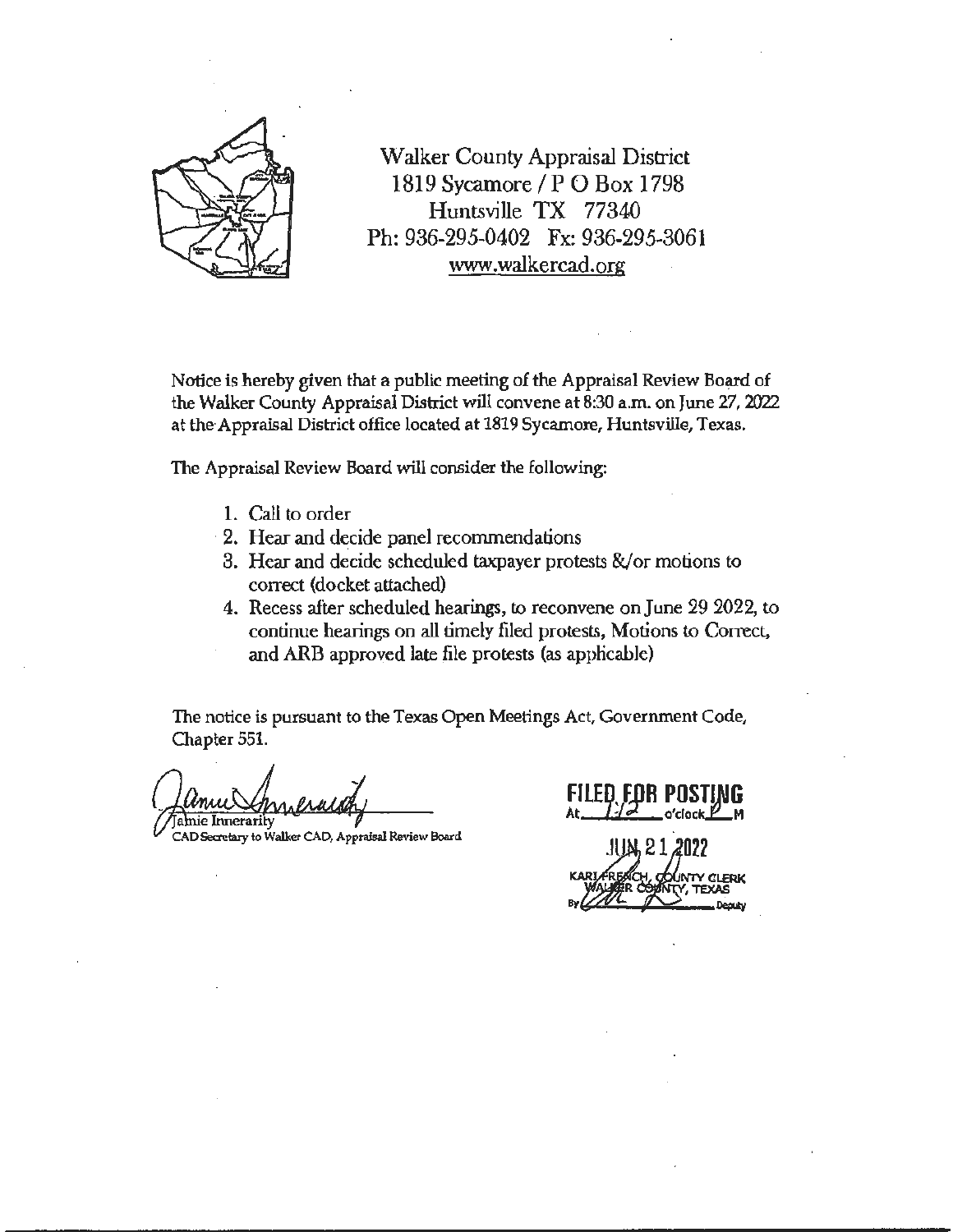6/22/2022

| Panel | Type       | Prop Use | Case #    |       | Prop Id Taxpayer Name                                         | Geo ID                  | Agents Appraiser | Meeting Appr | <b>Hearing Date</b> | Meeting Date                        | Status    | Appraised |
|-------|------------|----------|-----------|-------|---------------------------------------------------------------|-------------------------|------------------|--------------|---------------------|-------------------------------------|-----------|-----------|
|       | <b>APP</b> |          | 2022-1748 | 40253 | AFFORDABLE<br><b>RESIDENTIAL</b><br><b>COMMUNITIES</b>        | 9944-400-0-11710 838528 | JU               | JU           | 06/27/2022 3:00     | Location: Walker County Appraisal D | PF        | 3.570     |
|       | <b>APP</b> |          | 2022-1755 | 40479 | <b>AFFORDABLE</b><br><b>RESIDENTIAL</b><br><b>COMMUNITIES</b> | 9944-401-0-42800 838528 | JU               | JU           | 06/27/2022 3:00     | Location: Walker County Appraisal D | PF        | 3,270     |
|       | <b>APP</b> |          | 2022-1757 | 40505 | AFFORDABLE<br><b>RESIDENTIAL</b><br><b>COMMUNITIES</b>        | 9944-401-0-60700 838528 | JU               | JU           | 06/27/2022 3:00     | Location: Walker County Appraisal D | PF        | 4,870     |
|       | <b>APP</b> |          | 2022-1771 | 46418 | BROUSSARD LOLITA H 9944-401-0-21310                           |                         | JU               | JU           | 06/27/2022 3:00     | Location: Walker County Appraisal D | PF        | 26,590    |
|       | <b>APP</b> |          | 2022-1868 | 72451 | <b>HUMPHREY LEKESHA</b><br>S & VICTOR<br><b>MCCULLOUGH</b>    | 9944-400-0-30630        | JU               | JU           | 06/27/2022 3:00     | Location: Walker County Appraisal D | PF        | 115,430   |
|       | <b>APP</b> |          | 2022-1841 | 66531 | <b>KEASLING KENNETH</b><br>w                                  | 9944-400-0-21720        | JU               | JU           | 06/27/2022 3:00     | Location: Walker County Appraisal D | PF        | 57,210    |
|       | <b>APP</b> |          | 2022-1762 | 45197 | RODRIGUEZ PEDRO &<br><b>MARIA R</b>                           | 9944-401-0-50420        | JU               | JU.          | 06/27/2022 3:00     | Location: Walker County Appraisal D | PF.       | 17,420    |
|       | <b>APP</b> |          | 2022-1749 | 40299 | <b>WHITE BERNICE E</b><br><b>ESTATE</b>                       | 9944-400-0-31600        | JU               | JU           | 06/27/2022 3:00     | Location: Walker County Appraisal D | PF        | 21,770    |
|       | <b>APP</b> |          | 2022-1760 | 45187 | <b>WILLIAMS SHAMMOND</b><br><b>D &amp; JARVIS E</b>           | 9944-400-0-71710        | JU               | JU           | 06/27/2022 3:00     | Location: Walker County Appraisal D | <b>PF</b> | 21,080    |
|       | <b>APP</b> |          | 2022-1842 | 68498 | <b>YES COMMUNITIES</b>                                        | 9944-400-0-10300 838528 | JU               | JU           | 06/27/2022 3:00     | Location: Walker County Appraisal D | PF        | 58.990    |
|       | <b>APP</b> |          | 2022-1851 | 68544 | YES COMMUNITIES                                               | 9944-401-0-61310 838528 | JU               | JU           | 06/27/2022 3:00     | Location: Walker County Appraisal D | PF.       | 55.670    |
|       | <b>APP</b> |          | 2022-1750 | 40358 | YES COMPANIES EXP2 9944-400-0-80400 838528<br><b>LLC</b>      |                         | JU               | JU           | 06/27/2022 3:00     | Location: Walker County Appraisal D | <b>PF</b> | 14,130    |
|       | <b>APP</b> |          | 2022-1751 | 40359 | YES COMPANIES EXP2 9944-400-0-60700 838528<br><b>LLC</b>      |                         | JU               | JU           | 06/27/2022 3:00     | Location: Walker County Appraisal D | <b>PF</b> | 13,550    |
|       | <b>APP</b> |          | 2022-1752 | 40370 | YES COMPANIES EXP2 9944-400-0-70500 838528<br><b>LLC</b>      |                         | JU               | <b>JU</b>    | 06/27/2022 3:00     | Location: Walker County Appraisal D | PF        | 24,840    |
|       | <b>APP</b> |          | 2022-1753 | 40421 | YES COMPANIES EXP2 9944-401-0-00000 838528<br><b>LLC</b>      |                         | JU               | JU.          | 06/27/2022 3:00     | Location: Walker County Appraisal D | <b>PF</b> | 12,900    |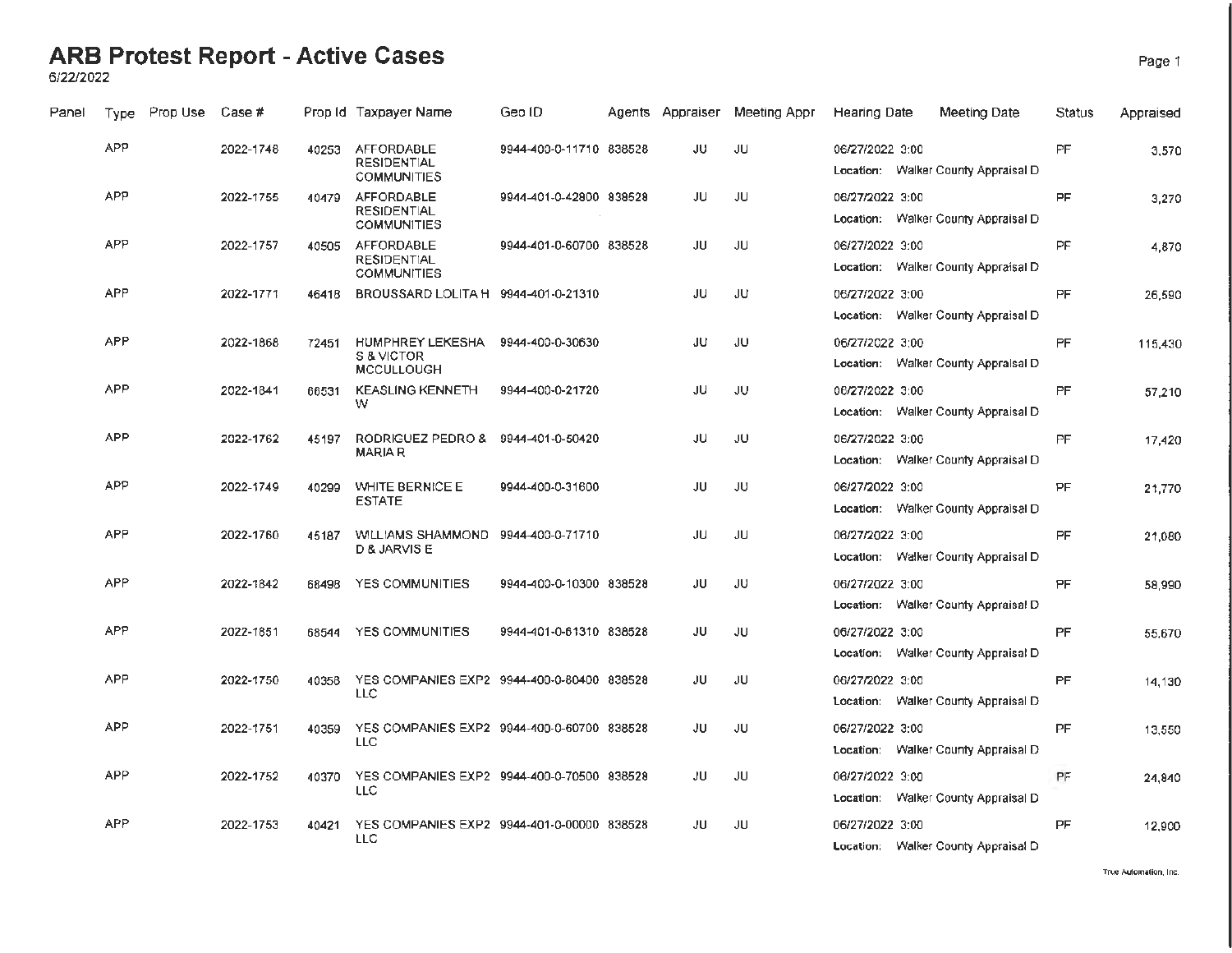6/22/2022

| Panel | <b>Type</b> | Prop Use | Case #    |       | Prop Id Taxpayer Name                                    | Geo ID | Agents Appraiser | Meeting Appr | <b>Hearing Date</b> | Meeting Date                        | Status    | Appraised |
|-------|-------------|----------|-----------|-------|----------------------------------------------------------|--------|------------------|--------------|---------------------|-------------------------------------|-----------|-----------|
|       | <b>APP</b>  |          | 2022-1754 | 40458 | YES COMPANIES EXP2 9944-401-0-30200 838528<br>LLC        |        | JU               | JU           | 06/27/2022 3:00     | Location: Walker County Appraisal D | PF        | 24.640    |
|       | <b>APP</b>  |          | 2022-1756 | 40483 | YES COMPANIES EXP2 9944-401-0-50210 838528<br><b>LLC</b> |        | JU               | JU           | 06/27/2022 3:00     | Location: Walker County Appraisal D | PF        | 21,890    |
|       | <b>APP</b>  |          | 2022-1758 | 44270 | YES COMPANIES EXP2 9944-401-0-30010 838528<br>LLC        |        | JU               | JU.          | 06/27/2022 3:00     | Location: Walker County Appraisal D | <b>PF</b> | 21,570    |
|       | APP         |          | 2022-1761 | 45195 | YES COMPANIES EXP2 9944-401-0-41610 838528<br><b>LLC</b> |        | JU               | JU.          | 06/27/2022 3:00     | Location: Walker County Appraisal D | PF        | 15,440    |
|       | <b>APP</b>  |          | 2022-1763 | 45202 | YES COMPANIES EXP2 9944-401-0-72810 838528<br>LLC        |        | JU               | JU.          | 06/27/2022 3:00     | Location: Walker County Appraisal D | <b>PF</b> | 18,630    |
|       | <b>APP</b>  |          | 2022-1764 | 46397 | YES COMPANIES EXP2 9944-400-0-11610 838528<br><b>LLC</b> |        | JU               | JU.          | 06/27/2022 3:00     | Location: Walker County Appraisal D | PF        | 25,350    |
|       | <b>APP</b>  |          | 2022-1765 | 46399 | YES COMPANIES EXP2 9944-400-0-30620 838528<br>LLC.       |        | JU               | JU.          | 06/27/2022 3:00     | Location: Walker County Appraisal D | PF        | 24,780    |
|       | <b>APP</b>  |          | 2022-1766 | 46404 | YES COMPANIES EXP2 9944-400-0-60600 838528<br>LLC        |        | JU               | JU.          | 06/27/2022 3:00     | Location: Walker County Appraisal D | PF        | 28,210    |
|       | <b>APP</b>  |          | 2022-1768 | 46408 | YES COMPANIES EXP2 9944-400-0-20110 838528<br><b>LLC</b> |        | JU               | JU           | 06/27/2022 3:00     | Location: Walker County Appraisal D | PF        | 15,590    |
|       | APP         |          | 2022-1769 | 46412 | YES COMPANIES EXP2 9944-400-0-71510 838528<br>LLC.       |        | JU               | JU.          | 06/27/2022 3:00     | Location: Walker County Appraisal D | PF        | 22,400    |
|       | <b>APP</b>  |          | 2022-1772 | 46421 | YES COMPANIES EXP2 9944-401-0-40630 838528<br><b>LLC</b> |        | JU               | JU.          | 06/27/2022 3:00     | Location: Walker County Appraisal D | PF        | 16,970    |
|       | <b>APP</b>  |          | 2022-1773 | 46423 | YES COMPANIES EXP2 9944-401-0-41410 838528<br>LLC        |        | JU               | JU.          | 06/27/2022 3:00     | Location: Walker County Appraisal D | PF.       | 17,960    |
|       | <b>APP</b>  |          | 2022-1774 | 46425 | YES COMPANIES EXP2 9944-401-0-61420 838528<br>LLC.       |        | JU               | JU           | 06/27/2022 3:00     | Location: Walker County Appraisal D | PF.       | 18,200    |
|       | <b>APP</b>  |          | 2022-1775 | 46426 | YES COMPANIES EXP2 9944-401-0-61200 838528<br>LLC        |        | JU               | JU           | 06/27/2022 3:00     | Location: Walker County Appraisal D | <b>PF</b> | 18,150    |
|       | <b>APP</b>  |          | 2022-1777 | 46428 | YES COMPANIES EXP2 9944-401-0-71440 838528<br><b>LLC</b> |        | JU               | JU           | 06/27/2022 3:00     | Location: Walker County Appraisal D | PF.       | 24,570    |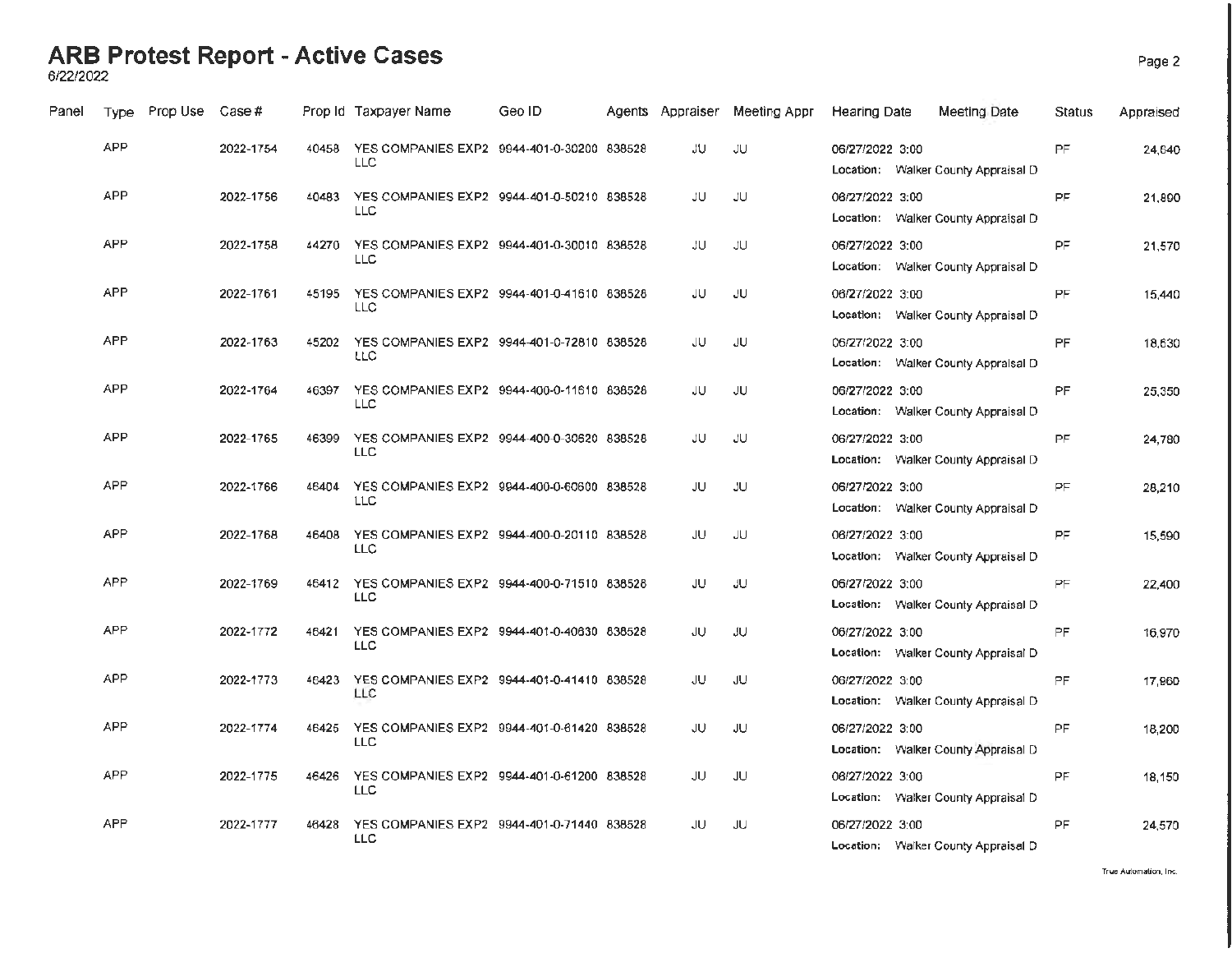6/22/2022

| Panel | <b>Type</b> | Prop Use | Case #    |       | Prop Id Taxpayer Name                                          | Geo ID | Agents Appraiser | Meeting Appr | Hearing Date    | Meeting Date                        | Status    | Appraised |
|-------|-------------|----------|-----------|-------|----------------------------------------------------------------|--------|------------------|--------------|-----------------|-------------------------------------|-----------|-----------|
|       | <b>APP</b>  |          | 2022-1778 | 47460 | YES COMPANIES EXP2 9944-400-0-71300 838528<br><b>LLC</b>       |        | JU               | JU.          | 06/27/2022 3:00 | Location: Walker County Appraisal D | PF        | 19.830    |
|       | APP         |          | 2022-1779 | 48776 | YES COMPANIES EXP2 9944-400-0-70700 838528<br><b>LLC</b>       |        | JU               | JU.          | 06/27/2022 3:00 | Location: Walker County Appraisal D | PF.       | 29,630    |
|       | <b>APP</b>  |          | 2022-1780 | 49799 | YES COMPANIES EXP2 9944-400-0-10720 838528<br><b>LLC</b>       |        | JU               | <b>JU</b>    | 06/27/2022 3:00 | Location: Walker County Appraisal D | <b>PF</b> | 33,080    |
|       | <b>APP</b>  |          | 2022-1781 | 49802 | YES COMPANIES EXP2 9944-400-0-12300 838528<br>LLC              |        | JU               | JU           | 06/27/2022 3:00 | Location: Walker County Appraisal D | PF.       | 31,700    |
|       | <b>APP</b>  |          | 2022-1782 | 49804 | YES COMPANIES EXP2 9944-400-0-31800 838528<br><b>LLC</b>       |        | JU               | JU           | 06/27/2022 3:00 | Location: Walker County Appraisal D | PF.       | 19.410    |
|       | APP         |          | 2022-1783 | 50576 | YES COMPANIES EXP2 9944-400-0-34000 838528<br><b>LLC</b>       |        | JU               | JU           | 06/27/2022 3:00 | Location: Walker County Appraisal D | PF        | 26,860    |
|       | <b>APP</b>  |          | 2022-1785 | 52258 | YES COMPANIES EXP2 9944-400-0-51100 838528<br><b>LLC</b>       |        | JU               | JU           | 06/27/2022 3:00 | Location: Walker County Appraisal D | <b>PF</b> | 27,340    |
|       | <b>APP</b>  |          | 2022-1786 | 52259 | YES COMPANIES EXP2 9944-400-0-51200 838528<br><b>LLC</b>       |        | JU               | JU.          | 06/27/2022 3:00 | Location: Walker County Appraisal D | <b>PF</b> | 19,170    |
|       | <b>APP</b>  |          | 2022-1787 |       | 52262 YES COMPANIES EXP2 9944-400-0-80300 838528<br><b>LLC</b> |        | JU               | JU.          | 06/27/2022 3:00 | Location: Walker County Appraisal D | <b>PF</b> | 29,890    |
|       | <b>APP</b>  |          | 2022-1788 | 52268 | YES COMPANIES EXP2 9944-401-0-01200 838528<br><b>LLC</b>       |        | JU.              | JU           | 06/27/2022 3:00 | Location: Walker County Appraisal D | <b>PF</b> | 31,290    |
|       | <b>APP</b>  |          | 2022-1789 | 52283 | YES COMPANIES EXP2 9944-400-0-21300 838528<br><b>LLC</b>       |        | JU               | <b>JU</b>    | 06/27/2022 3:00 | Location: Walker County Appraisal D | PF        | 23,450    |
|       | <b>APP</b>  |          | 2022-1790 |       | 53216 YES COMPANIES EXP2 9944-400-0-80530 838528<br><b>LLC</b> |        | JU.              | JU.          | 06/27/2022 3:00 | Location: Walker County Appraisal D | PF        | 27,850    |
|       | <b>APP</b>  |          | 2022-1792 | 53248 | YES COMPANIES EXP2 9944-401-0-30900 838528<br>LLC              |        | JU               | JU           | 06/27/2022 3:00 | Location: Walker County Appraisal D | PF        | 11,820    |
|       | <b>APP</b>  |          | 2022-1794 | 54147 | YES COMPANIES EXP2 9944-401-0-20210 838528<br><b>LLC</b>       |        | JU               | <b>JU</b>    | 06/27/2022 3:00 | Location: Walker County Appraisal D | PF        | 18,390    |
|       | <b>APP</b>  |          | 2022-1795 | 54151 | YES COMPANIES EXP2 9944-401-0-20800 838528<br>LLC              |        | JU               | JU           | 06/27/2022 3:00 | Location: Walker County Appraisal D | <b>PF</b> | 17,290    |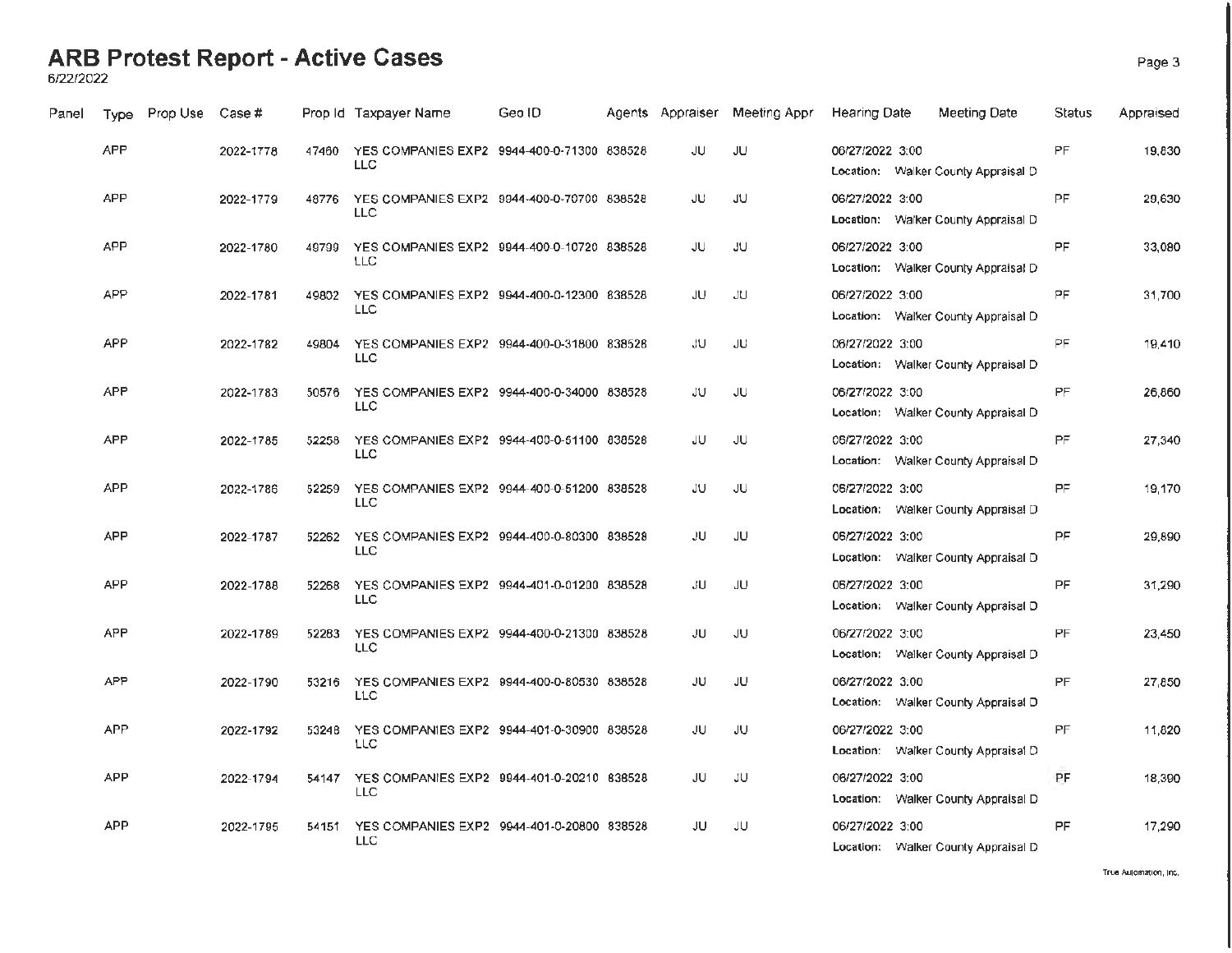6/22/2022

| Panel | <b>Type</b> | Prop Use | Case #    |       | Prop Id Taxpayer Name                                   | Geo ID.                 |     | Agents Appraiser Meeting Appr | <b>Hearing Date</b> | Meeting Date                        | Status    | Appraised |
|-------|-------------|----------|-----------|-------|---------------------------------------------------------|-------------------------|-----|-------------------------------|---------------------|-------------------------------------|-----------|-----------|
|       | <b>APP</b>  |          | 2022-1796 | 55243 | YES COMPANIES EXP2 9944-400-0-50600 838528<br>LLC       |                         | JU  | JU                            | 06/27/2022 3:00     | Location: Walker County Appraisal D | PF        | 18,930    |
|       | <b>APP</b>  |          | 2022-1797 | 55918 | YES COMPANIES EXP2 9944-400-0-50300 838528<br>LLC       |                         | JU  | JU                            | 06/27/2022 3:00     | Location: Walker County Appraisal D | <b>PF</b> | 48,430    |
|       | <b>APP</b>  |          | 2022-1776 | 46427 | YES HOMESALES EXP 9944-401-0-61010 838528<br>LLC        |                         | JU  | JU                            | 06/27/2022 3:00     | Location: Walker County Appraisal D | PF.       | 24.820    |
|       | <b>APP</b>  |          | 2022-1784 | 52254 | YES HOMESALES EXP<br>LLC                                | 9944-400-0-12420 838528 | JU  | JU                            | 06/27/2022 3:00     | Location: Walker County Appraisal D | <b>PF</b> | 27,600    |
|       | APP         |          | 2022-1791 | 53223 | YES HOMESALES EXP 9944-401-0-20530 838528<br>LLC        |                         | JU. | JU                            | 06/27/2022 3:00     | Location: Walker County Appraisal D | <b>PF</b> | 28,230    |
|       | <b>APP</b>  |          | 2022-1798 | 60573 | YES HOMESALES EXP 9944-400-0-20300 838528<br><b>LLC</b> |                         | JU  | JU.                           | 06/27/2022 3:00     | Location: Walker County Appraisal D | <b>PF</b> | 52,490    |
|       | <b>APP</b>  |          | 2022-1799 | 60575 | YES HOMESALES EXP<br><b>LLC</b>                         | 9944-400-0-21500 838528 | JU  | JU                            | 06/27/2022 3:00     | Location: Walker County Appraisal D | PF        | 54,420    |
|       | <b>APP</b>  |          | 2022-1800 | 60576 | YES HOMESALES EXP<br><b>LLC</b>                         | 9944-401-0-20000 838528 | JU  | JU                            | 06/27/2022 3:00     | Location: Walker County Appraisal D | PF.       | 63.240    |
|       | <b>APP</b>  |          | 2022-1801 | 60578 | YES HOMESALES EXP 9944-400-0-70000 838528<br><b>LLC</b> |                         | JU  | JU.                           | 06/27/2022 3:00     | Location: Walker County Appraisal D | PF        | 52,770    |
|       | <b>APP</b>  |          | 2022-1803 | 60582 | YES HOMESALES EXP 9944-400-0-10600 838528<br><b>LLC</b> |                         | JU  | JU                            | 06/27/2022 3:00     | Location: Walker County Appraisal D | PF        | 52.720    |
|       | <b>APP</b>  |          | 2022-1804 | 62126 | YES HOMESALES EXP<br>LLC.                               | 9944-400-0-80410 838528 | JU  | JU                            | 06/27/2022 3:00     | Location: Walker County Appraisal D | PF        | 53,440    |
|       | <b>APP</b>  |          | 2022-1805 | 62127 | YES HOMESALES EXP 9944-400-0-81040 838528<br><b>LLC</b> |                         | JU  | JU                            | 06/27/2022 3:00     | Location: Walker County Appraisal D | PF        | 55,090    |
|       | <b>APP</b>  |          | 2022-1806 | 62130 | YES HOMESALES EXP<br><b>LLC</b>                         | 9944-401-0-01420 838528 | JU  | JU                            | 06/27/2022 3:00     | Location: Walker County Appraisal D | PF        | 55,150    |
|       | <b>APP</b>  |          | 2022-1807 | 62132 | YES HOMESALES EXP 9944-401-0-41210 838528<br><b>LLC</b> |                         | JU  | JU                            | 06/27/2022 3:00     | Location: Walker County Appraisal D | <b>PF</b> | 55,620    |
|       | <b>APP</b>  |          | 2022-1809 | 62145 | YES HOMESALES EXP<br><b>LLC</b>                         | 9944-401-0-60220 838528 | JU  | JU                            | 06/27/2022 3:00     | Location: Walker County Appraisal D | PF        | 54,570    |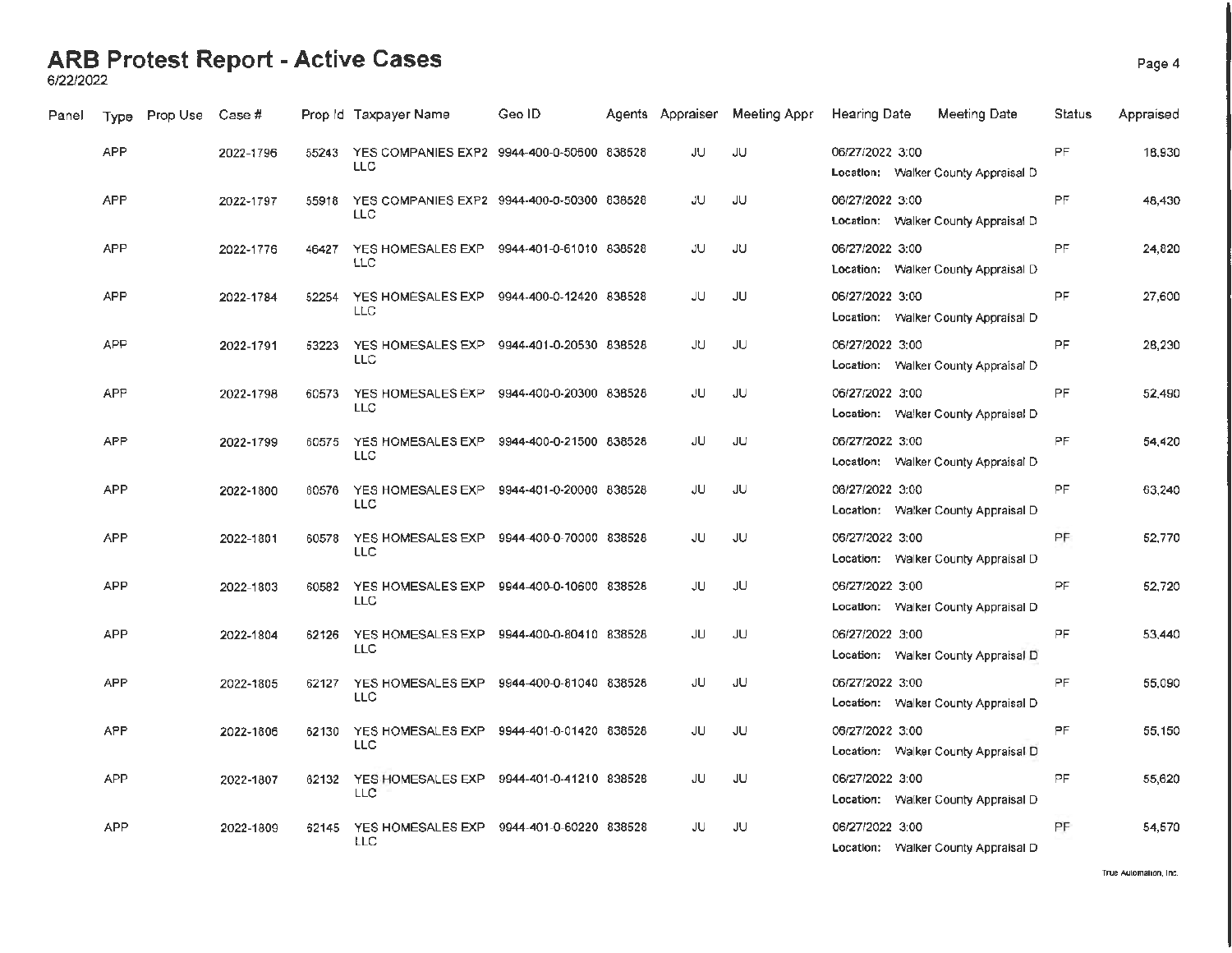**6/22/2022** 

| Panel | Type       | Prop Use | Case #    |       | Prop Id Taxpayer Name                                     | Geo ID                  |    | Agents Appraiser Meeting Appr | Hearing Date                                           | Meeting Date | Status    | Appraised |
|-------|------------|----------|-----------|-------|-----------------------------------------------------------|-------------------------|----|-------------------------------|--------------------------------------------------------|--------------|-----------|-----------|
|       | <b>APP</b> |          | 2022-1810 | 62146 | YES HOMESALES EXP<br>LLC                                  | 9944-401-0-60410 838528 | JU | <b>JU</b>                     | 06/27/2022 3:00<br>Location: Walker County Appraisal D |              | PF        | 52,750    |
|       | <b>APP</b> |          | 2022-1811 | 63826 | YES HOMESALES EXP 9944-400-0-11540 838528<br>LLC          |                         | JU | JU                            | 06/27/2022 3:00<br>Location: Walker County Appraisal D |              | PF        | 51,560    |
|       | <b>APP</b> |          | 2022-1812 | 63827 | YES HOMESALES EXP 9944-400-0-40320 838528<br>LLC          |                         | JU | JU                            | 06/27/2022 3:00<br>Location: Walker County Appraisal D |              | PF        | 65,900    |
|       | <b>APP</b> |          | 2022-1813 | 63828 | YES HOMESALES EXP<br><b>LLC</b>                           | 9944-400-0-40920 838528 | JU | JU                            | 06/27/2022 3:00<br>Location: Walker County Appraisal D |              | PF        | 62,560    |
|       | <b>APP</b> |          | 2022-1814 | 63832 | YES HOMESALES EXP  9944-400-0-70310  838528<br><b>LLC</b> |                         | JU | JU.                           | 06/27/2022 3:00<br>Location: Walker County Appraisal D |              | <b>PF</b> | 49,070    |
|       | <b>APP</b> |          | 2022-1815 | 63837 | YES HOMESALES EXP 9944-401-0-00520 838528<br><b>LLC</b>   |                         | JU | JU                            | 06/27/2022 3:00<br>Location: Walker County Appraisal D |              | PF        | 50,830    |
|       | <b>APP</b> |          | 2022-1816 | 63839 | YES HOMESALES EXP 9944-401-0-70010 838528<br><b>LLC</b>   |                         | JU | JU                            | 06/27/2022 3:00<br>Location: Walker County Appraisal D |              | PF        | 52,530    |
|       | <b>APP</b> |          | 2022-1817 | 63841 | YES HOMESALES EXP 9944-401-0-71240 838528<br>LLC.         |                         | JU | JU                            | 06/27/2022 3:00<br>Location: Walker County Appraisal D |              | <b>PF</b> | 51,920    |
|       | <b>APP</b> |          | 2022-1818 | 63843 | YES HOMESALES EXP<br>LLC                                  | 9944-401-0-70230 838528 | JU | JU                            | 06/27/2022 3:00<br>Location: Walker County Appraisal D |              | PF.       | 53,410    |
|       | APP        |          | 2022-1819 | 63846 | YES HOMESALES EXP<br><b>LLC</b>                           | 9944-400-0-50120 838528 | JU | JU                            | 06/27/2022 3:00<br>Location: Walker County Appraisal D |              | <b>PF</b> | 61,470    |
|       | <b>APP</b> |          | 2022-1820 | 63847 | YES HOMESALES EXP<br><b>LLC</b>                           | 9944-400-0-12810 838528 | JU | JU                            | 06/27/2022 3:00<br>Location: Walker County Appraisal D |              | <b>PF</b> | 50,810    |
|       | <b>APP</b> |          | 2022-1821 | 65359 | YES HOMESALES EXP<br>LLC                                  | 9944-400-0-50520 838528 | JU | JU                            | 06/27/2022 3:00<br>Location: Walker County Appraisal D |              | PF.       | 66,660    |
|       | <b>APP</b> |          | 2022-1822 | 65364 | YES HOMESALES EXP 9944-400-0-60920 838528<br><b>LLC</b>   |                         | JU | JU                            | 06/27/2022 3:00<br>Location: Walker County Appraisal D |              | PF.       | 55,900    |
|       | <b>APP</b> |          | 2022-1823 | 65368 | YES HOMESALES EXP 9944-400-0-71610 838528<br>LLC          |                         | JU | JU                            | 06/27/2022 3:00<br>Location: Walker County Appraisal D |              | PF.       | 63,240    |
|       | APP        |          | 2022-1825 | 65376 | YES HOMESALES EXP<br><b>LLC</b>                           | 9944-400-0-90420 838528 | JU | JU                            | 06/27/2022 3:00<br>Location: Walker County Appraisal D |              | PF.       | 66.520    |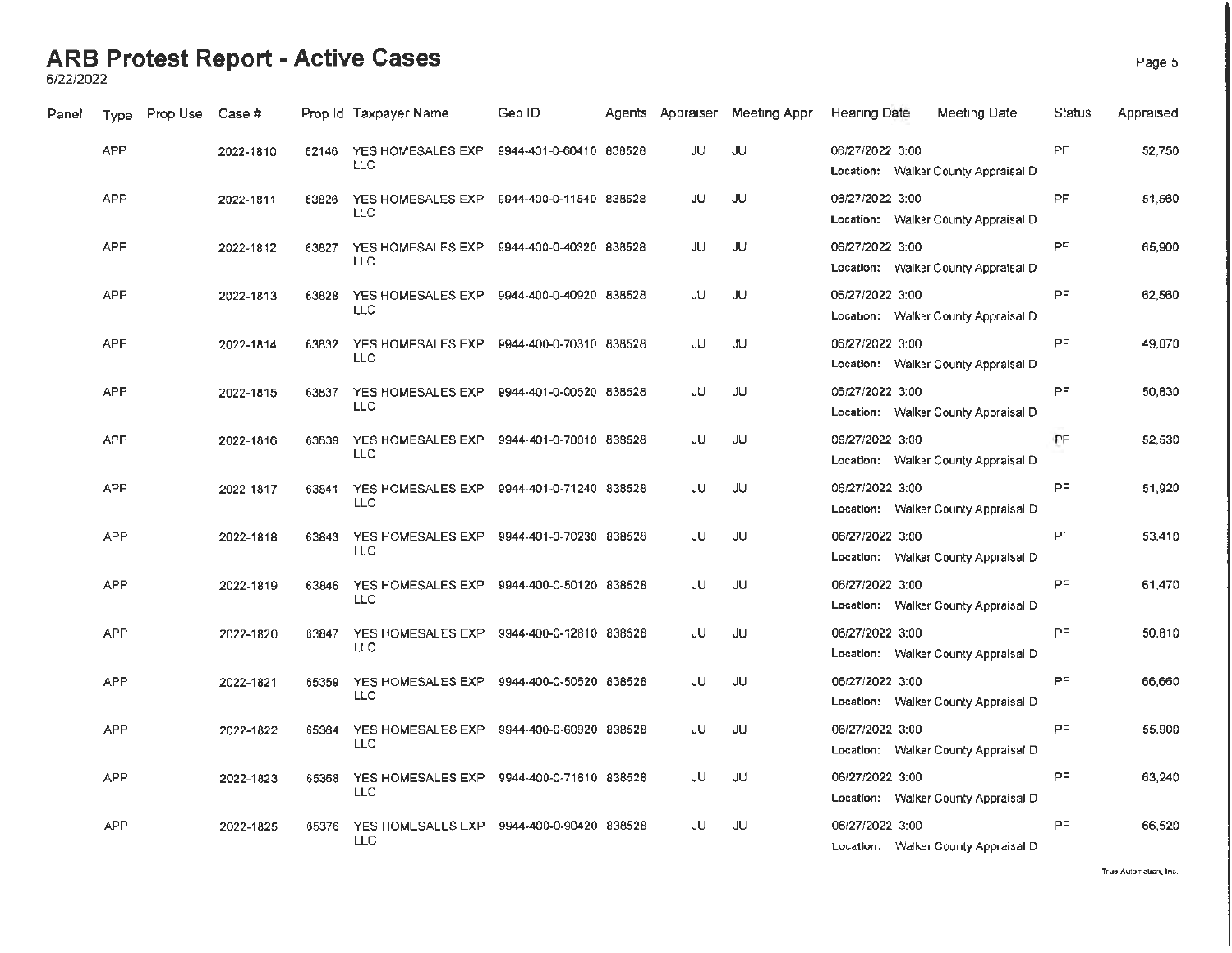6/22/2022

| Panel | Type       | Prop Use | Case #    |       | Prop Id Taxpayer Name                                   | Geo ID                  | Agents Appraiser | Meeting Appr | <b>Hearing Date</b> | Meeting Date                        | Status    | Appraised |
|-------|------------|----------|-----------|-------|---------------------------------------------------------|-------------------------|------------------|--------------|---------------------|-------------------------------------|-----------|-----------|
|       | <b>APP</b> |          | 2022-1826 | 65394 | YES HOMESALES EXP<br><b>LLC</b>                         | 9944-401-0-01510 838528 | JU               | JU           | 06/27/2022 3:00     | Location: Walker County Appraisal D | <b>PF</b> | 63,240    |
|       | APP        |          | 2022-1827 | 65414 | YES HOMESALES EXP 9944-401-0-50530 838528<br>LLC.       |                         | JU               | JU           | 06/27/2022 3:00     | Location: Walker County Appraisal D | PF        | 53,050    |
|       | <b>APP</b> |          | 2022-1828 | 65415 | YES HOMESALES EXP 9944-401-0-20910 838528<br><b>LLC</b> |                         | JU               | JU           | 06/27/2022 3:00     | Location: Walker County Appraisal D | <b>PF</b> | 55,120    |
|       | <b>APP</b> |          | 2022-1829 | 65416 | YES HOMESALES EXP<br>LLC                                | 9944-401-0-01610 838528 | JU               | JU           | 06/27/2022 3:00     | Location: Walker County Appraisal D | <b>PF</b> | 52,680    |
|       | <b>APP</b> |          | 2022-1830 | 65417 | YES HOMESALES EXP 9944-401-0-71820 838528<br><b>LLC</b> |                         | JU               | <b>JU</b>    | 06/27/2022 3:00     | Location: Walker County Appraisal D | PF.       | 53,050    |
|       | <b>APP</b> |          | 2022-1831 | 65419 | YES HOMESALES EXP 9944-401-0-71620 838528<br><b>LLC</b> |                         | JU               | JU           | 06/27/2022 3:00     | Location: Walker County Appraisal D | PF        | 52.490    |
|       | <b>APP</b> |          | 2022-1832 | 65420 | YES HOMESALES EXP 9944-401-0-60610 838528<br><b>LLC</b> |                         | JU               | JU           | 06/27/2022 3:00     | Location: Walker County Appraisal D | <b>PF</b> | 55,710    |
|       | <b>APP</b> |          | 2022-1833 | 66451 | YES HOMESALES EXP 9944-400-0-33210 838528<br><b>LLC</b> |                         | JU               | JU           | 06/27/2022 3:00     | Location: Walker County Appraisal D | PF.       | 60,730    |
|       | <b>APP</b> |          | 2022-1834 | 66461 | YES HOMESALES EXP<br><b>LLC</b>                         | 9944-400-0-33410 838528 | JU               | JU           | 06/27/2022 3:00     | Location: Walker County Appraisal D | <b>PF</b> | 57.920    |
|       | <b>APP</b> |          | 2022-1835 | 66462 | YES HOMESALES EXP<br><b>LLC</b>                         | 9944-400-0-33650 838528 | JU               | JU.          | 06/27/2022 3:00     | Location: Walker County Appraisal D | PF.       | 46.050    |
|       | <b>APP</b> |          | 2022-1836 | 66468 | YES HOMESALES EXP<br><b>LLC</b>                         | 9944-400-0-73320 838528 | JU               | JU.          | 06/27/2022 3:00     | Location: Walker County Appraisal D | PF.       | 51,120    |
|       | <b>APP</b> |          | 2022-1837 | 66469 | YES HOMESALES EXP<br>LLC                                | 9944-400-0-72920 838528 | JU.              | JU.          | 06/27/2022 3:00     | Location: Walker County Appraisal D | PF        | 51,020    |
|       | <b>APP</b> |          | 2022-1838 | 66471 | YES HOMESALES EXP 9944-400-0-72500 838528<br>LLC        |                         | JU               | JU.          | 06/27/2022 3:00     | Location: Walker County Appraisal D | PF        | 70,170    |
|       | <b>APP</b> |          | 2022-1839 | 66523 | YES HOMESALES EXP<br><b>LLC</b>                         | 9944-401-0-51130 838528 | JU               | JU.          | 06/27/2022 3:00     | Location: Walker County Appraisal D | <b>PF</b> | 66,000    |
|       | <b>APP</b> |          | 2022-1840 | 66524 | YES HOMESALES EXP 9944-401-0-72020 838528<br><b>LLC</b> |                         | JU               | JU.          | 06/27/2022 3:00     | Location: Walker County Appraisal D | PF        | 54.260    |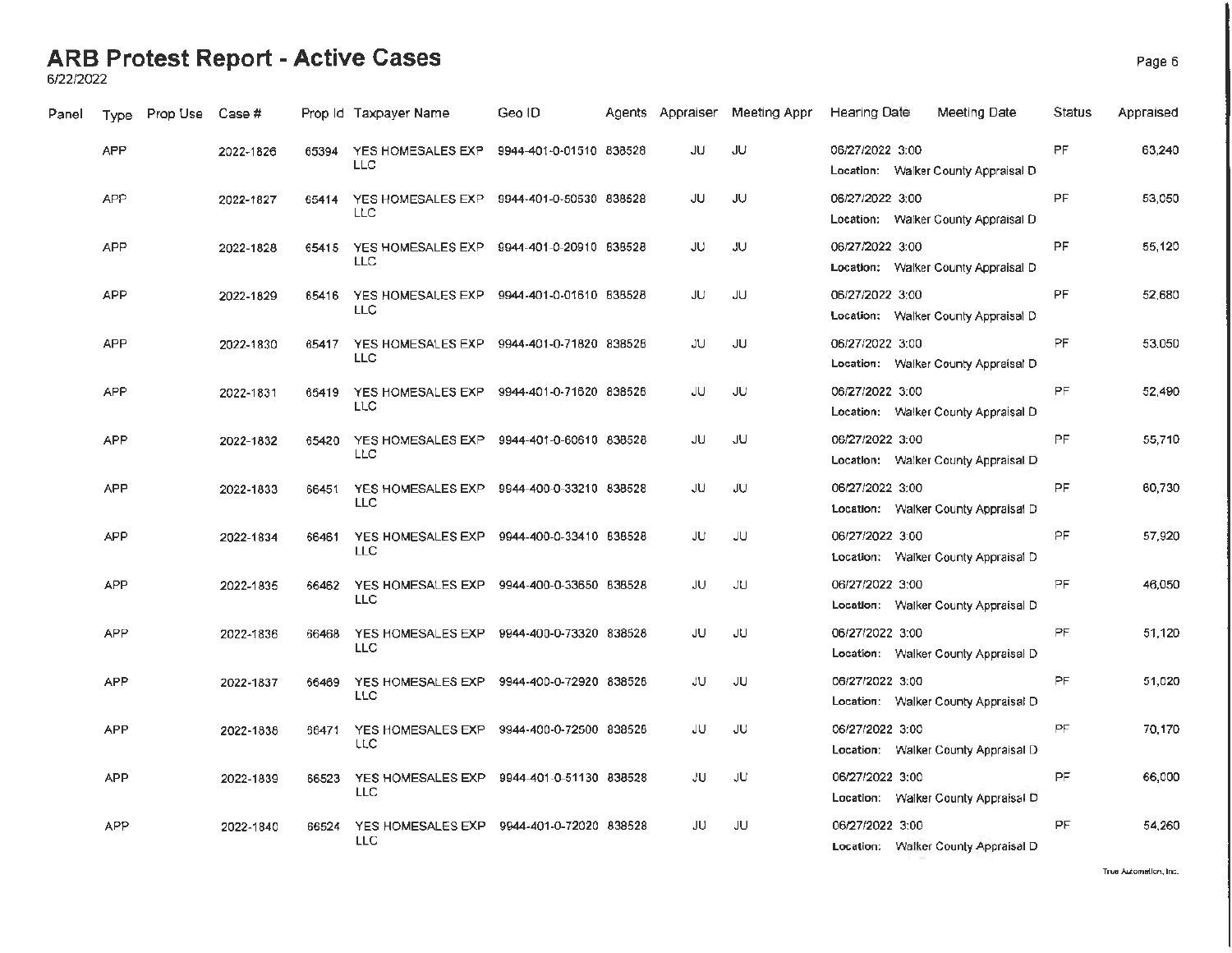6/22/2022

| Panel | Type       | Prop Use | Case #    |       | Prop Id Taxpayer Name                                   | Geo ID                  | Agents Appraiser | Meeting Appr | <b>Hearing Date</b> | Meeting Date                        | Status    | Appraised |
|-------|------------|----------|-----------|-------|---------------------------------------------------------|-------------------------|------------------|--------------|---------------------|-------------------------------------|-----------|-----------|
|       | <b>APP</b> |          | 2022-1843 | 68500 | YES HOMESALES EXP<br>LLC                                | 9944-400-0-13020 838528 | JU               | JU           | 06/27/2022 3:00     | Location: Walker County Appraisal D | PF        | 55,430    |
|       | <b>APP</b> |          | 2022-1844 | 68501 | YES HOMESALES EXP 9944-400-0-13230 838528<br>LLC        |                         | JU               | JU           | 06/27/2022 3:00     | Location: Walker County Appraisal D | PF        | 52,400    |
|       | <b>APP</b> |          | 2022-1845 | 68502 | YES HOMESALES EXP 9944-400-0-13740 838528<br>LLC        |                         | JU               | JU           | 06/27/2022 3:00     | Location: Walker County Appraisal D | PF        | 58,940    |
|       | APP        |          | 2022-1846 | 68511 | YES HOMESALES EXP<br>LLC                                | 9944-400-0-60830 838528 | <b>JU</b>        | JU           | 06/27/2022 3:00     | Location: Walker County Appraisal D | PF        | 56,390    |
|       | <b>APP</b> |          | 2022-1847 | 68514 | YES HOMESALES EXP 9944-400-0-33000 838528<br><b>LLC</b> |                         | JU               | <b>JU</b>    | 06/27/2022 3:00     | Location: Walker County Appraisal D | <b>PF</b> | 52.020    |
|       | <b>APP</b> |          | 2022-1849 | 68528 | YES HOMESALES EXP 9944-400-0-72300 838528<br>LLC.       |                         | JU               | JU           | 06/27/2022 3:00     | Location: Walker County Appraisal D | PF        | 52,020    |
|       | <b>APP</b> |          | 2022-1850 | 68534 | YES HOMESALES EXP<br><b>LLC</b>                         | 9944-401-0-41100        | JU.              | JU           | 06/27/2022 3:00     | Location: Walker County Appraisal D | <b>PF</b> | 57,820    |
|       | APP        |          | 2022-1852 | 68700 | YES HOMESALES EXP 9944-400-0-71200 838528<br>LLC        |                         | JU               | JU           | 06/27/2022 3:00     | Location: Walker County Appraisal D | <b>PF</b> | 58,030    |
|       | <b>APP</b> |          | 2022-1853 | 70259 | YES HOMESALES EXP<br><b>LLC</b>                         | 9944-401-0-50600 838528 | JU               | JU.          | 06/27/2022 3:00     | Location: Walker County Appraisal D | PF.       | 62,980    |
|       | <b>APP</b> |          | 2022-1854 | 70476 | YES HOMESALES EXP 9944-401-0-50810 838528<br><b>LLC</b> |                         | JU               | JU           | 06/27/2022 3:00     | Location: Walker County Appraisal D | <b>PF</b> | 52.940    |
|       | <b>APP</b> |          | 2022-1855 | 70481 | YES HOMESALES EXP<br><b>LLC</b>                         | 9944-401-0-30110 838528 | JU               | JU           | 06/27/2022 3:00     | Location: Walker County Appraisal D | PF        | 56,120    |
|       | <b>APP</b> |          | 2022-1856 | 70482 | YES HOMESALES EXP 9944-401-0-30310 838528<br>LLC        |                         | JU               | JU.          | 06/27/2022 3:00     | Location: Walker County Appraisal D | <b>PF</b> | 57,530    |
|       | <b>APP</b> |          | 2022-1857 | 70484 | YES HOMESALES EXP<br><b>LLC</b>                         | 9944-401-0-30510 838528 | JU               | JU           | 06/27/2022 3:00     | Location: Walker County Appraisal D | PF        | 58,930    |
|       | <b>APP</b> |          | 2022-1858 | 70485 | YES HOMESALES EXP 9944-401-0-30710 838528<br><b>LLC</b> |                         | JU               | JU.          | 06/27/2022 3:00     | Location: Walker County Appraisal D | PF        | 56,120    |
|       | <b>APP</b> |          | 2022-1859 | 70493 | YES HOMESALES EXP<br>LLC                                | 9944-401-0-42400 838528 | JU               | JU           | 06/27/2022 3:00     | Location: Walker County Appraisal D | PF        | 53,060    |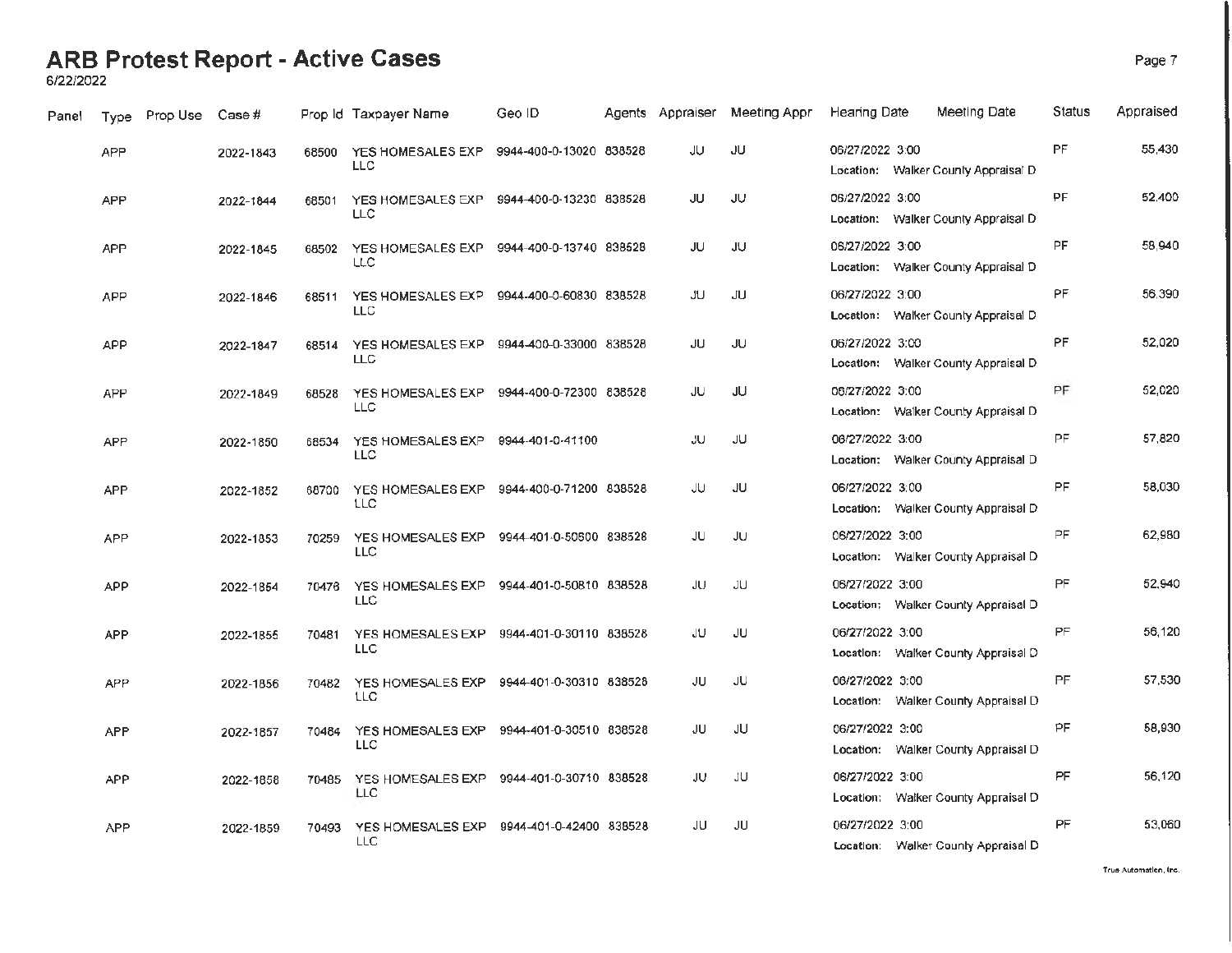6/22/2022

| Panel | Type       | Prop Use | Case #    |       | Prop Id Taxpayer Name                                              | Geo ID                  | Agents Appraiser | Meeting Appr | Hearing Date    | Meeting Date                        | Status    | Appraised           |
|-------|------------|----------|-----------|-------|--------------------------------------------------------------------|-------------------------|------------------|--------------|-----------------|-------------------------------------|-----------|---------------------|
|       | <b>APP</b> |          | 2022-1860 | 70499 | YES HOMESALES EXP<br><b>LLC</b>                                    | 9944-400-0-31230 838528 | JU               | JU           | 06/27/2022 3:00 | Location: Walker County Appraisal D | <b>PF</b> | 57.600              |
|       | <b>APP</b> |          | 2022-1861 | 70501 | YES HOMESALES EXP<br><b>LLC</b>                                    | 9944-400-0-31410 838528 | JU               | JU.          | 06/27/2022 3:00 | Location: Walker County Appraisal D | PF.       | 57,690              |
|       | <b>APP</b> |          | 2022-1862 | 70502 | YES HOMESALES EXP<br><b>LLC</b>                                    | 9944-400-0-40720 838528 | JU               | JU           | 06/27/2022 3:00 | Location: Walker County Appraisal D | PF.       | 59,540              |
|       | <b>APP</b> |          | 2022-1863 | 72411 | YES HOMESALES EXP<br><b>LLC</b>                                    | 9944-400-0-32011 838528 | JU               | <b>JU</b>    | 06/27/2022 3:00 | Location: Walker County Appraisal D | PF        | 84,110              |
|       | APP        |          | 2022-1864 |       | 72413 YES HOMESALES EXP 9944-400-0-32221 838528<br><b>LLC</b>      |                         | JU               | JU           | 06/27/2022 3:00 | Location: Walker County Appraisal D | PF.       | 106,440             |
|       | <b>APP</b> |          | 2022-1865 | 72415 | YES HOMESALES EXP 9944-400-0-32222 838528<br>LLC                   |                         | JU.              | JU           | 06/27/2022 3:00 | Location: Walker County Appraisal D | PF        | 106,440             |
|       | <b>APP</b> |          | 2022-1866 | 72429 | YES HOMESALES EXP 9944-401-0-72000 838528<br>LLC                   |                         | JU               | JU           | 06/27/2022 3:00 | Location: Walker County Appraisal D | PF        | 56,740              |
|       | APP        |          | 2022-1867 | 72431 | YES HOMESALES EXP<br><b>LLC</b>                                    | 9944-401-0-01400        | JU               | JU           | 06/27/2022 3:00 | Location: Walker County Appraisal D | PF        | 56,890              |
|       | <b>APP</b> |          | 2022-1869 | 72452 | YES HOMESALES EXP 9944-401-0-21210 838528<br><b>LLC</b>            |                         | JU               | <b>JU</b>    | 06/27/2022 3:00 | Location: Walker County Appraisal D | PF        | 53,140              |
|       | <b>APP</b> |          | 2022-1870 | 72454 | YES HOMESALES EXP<br><b>LLC</b>                                    | 9944-401-0-41300        | JU               | JU           | 06/27/2022 3:00 | Location: Walker County Appraisal D | PF        | 63,450              |
|       | <b>APP</b> |          | 2022-1767 | 46406 | YES HOMESALES EXP 9944-400-0-80720 838528<br>LLC DBA<br>TANGLEWOOD |                         | JU               | JU.          | 06/27/2022 3:00 | Location: Walker County Appraisal D | PF        | 35,950              |
|       | <b>APP</b> |          | 2022-1770 | 48415 | YES HOMESALES EXP<br>LLC DBA<br>TANGLEWOOD                         | 9944-401-0-00920 838528 | JU               | JU           | 06/27/2022 3:00 | Location: Walker County Appraisal D | PF        | 27,780              |
|       | <b>APP</b> |          | 2022-1802 | 60581 | YES HOMESALES EXP<br>LLC DBA<br>TANGLEWOOD                         | 9944-400-0-12010 838528 | JU               | JU           | 06/27/2022 3:00 | Location: Walker County Appraisal D | PF        | 53,730              |
|       | <b>APP</b> |          | 2022-1808 | 62133 | YES HOMESALES EXP<br>LLC DBA<br><b>TANGLEWOOD</b>                  | 9944-401-0-30430 838528 | JU               | JU           | 06/27/2022 3:00 | Location: Walker County Appraisal D | PF        | 52,930              |
|       | <b>APP</b> |          | 2022-1848 | 68517 | YES HOMESALES EXP<br>LLC DBA<br>TANGLEWOOD                         | 9944-400-0-33800 838528 | JU               | JU           | 06/27/2022 3:00 | Location: Walker County Appraisal D | PF        | 46,020              |
|       |            |          |           |       |                                                                    |                         |                  |              |                 |                                     |           | There deduction has |